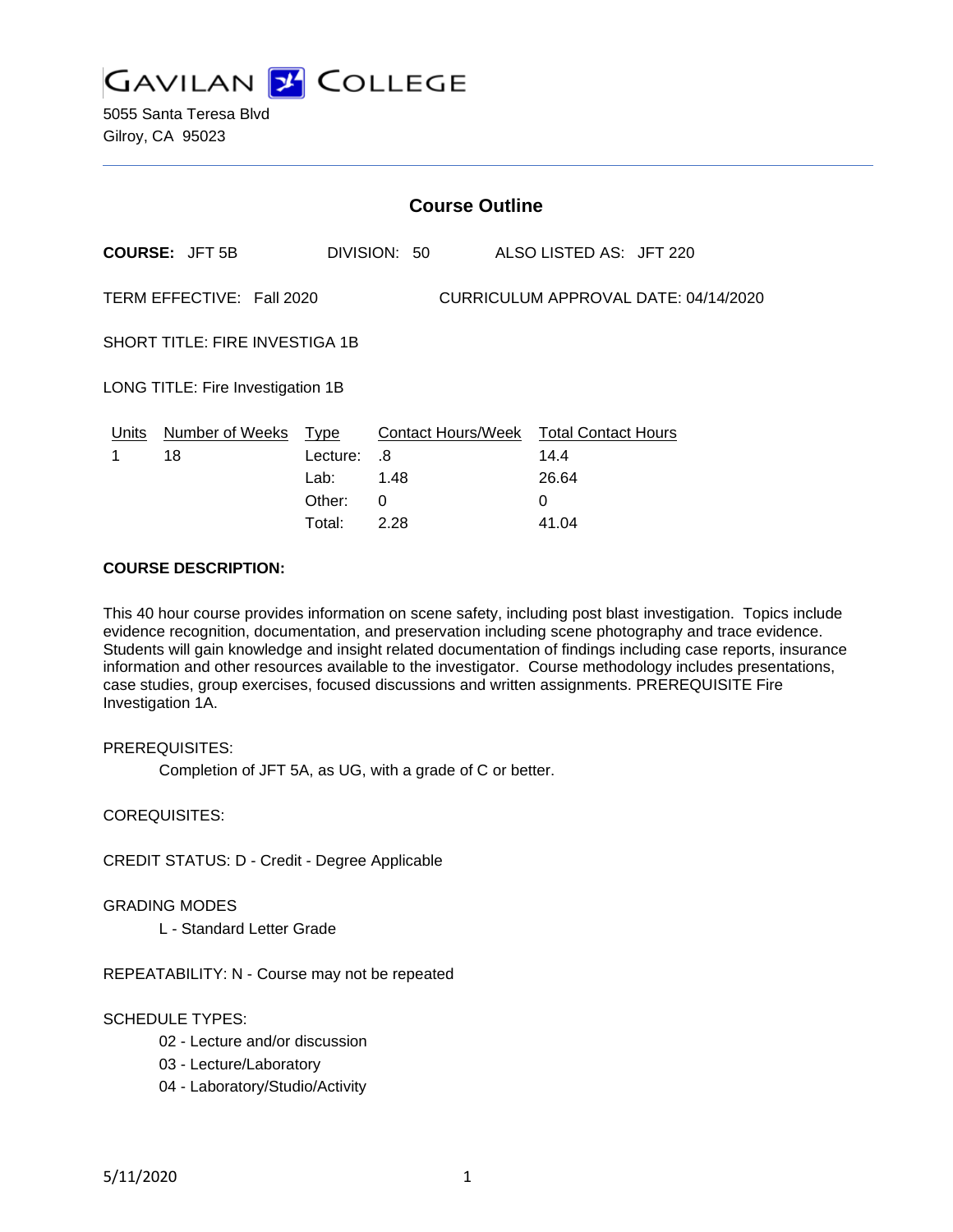# **STUDENT LEARNING OUTCOMES:**

By the end of this course, a student should:

1. Recognize potentially hazardous conditions during scenario, and take the appropriate action and protection to mitigate the danger. Distinguish a scene analysis that determines the personal protective equipment necessary to establish a safe environment for both fire fighters and bystanders

2. Compose an accurate investigative report on fire fatalities and injuries including scene investigation of a mock fire investigation.

# **CONTENT, STUDENT PERFORMANCE OBJECTIVES, OUT-OF-CLASS ASSIGNMENTS**

Curriculum Approval Date: 04/14/2020

Content: (14 hours)

- I. Introduction to Fire Investigation 1B
- A. Fire Investigation 1A review
- 1. Short quiz to review material of 1A
- 2. Group activity to complete Activity Sheet and provide greater understanding of 1B

Lab Content:

- II. Motives (1 hour)
- A. Six basic motives frequently encountered
- 1. Pyromania
- 2. Revenge/Spite
- 3. Excitement
- 4. Vandalism
- 5. Profit Fraud
- 6. Crime Concealment
- B. Intent defined
- 1. Extremist
- III. Scene Safety for Investigators (2 hours)
- A. Structure collapse and stability
- B. Damaged structural components
- C. Increased load
- D. Hazards associated with utilities
- E. Criminal activities
- F. Equipment
- G. Procedures to follow
- H. Assessing other scene hazards
- IV. Safety Considerations for Bystanders (1 hour)
- A. Investigation scene
- V. Post-Blast Investigation (2 hours)
- A. Agencies involved in Post-Blast investigation
- 1. Local law enforcement
- 2. Fire service
- 3. Local bomb squads
- 4. CDF & Fire Protection/Office of State Fire Marshall Arson-Bomb Unit
- 5. Federal Bureau of Investigation
- 6. Bureau of Alcohol, Tobacco & Firearms
- 7. U.S. Postal Inspection Service
- 8. Allied agencies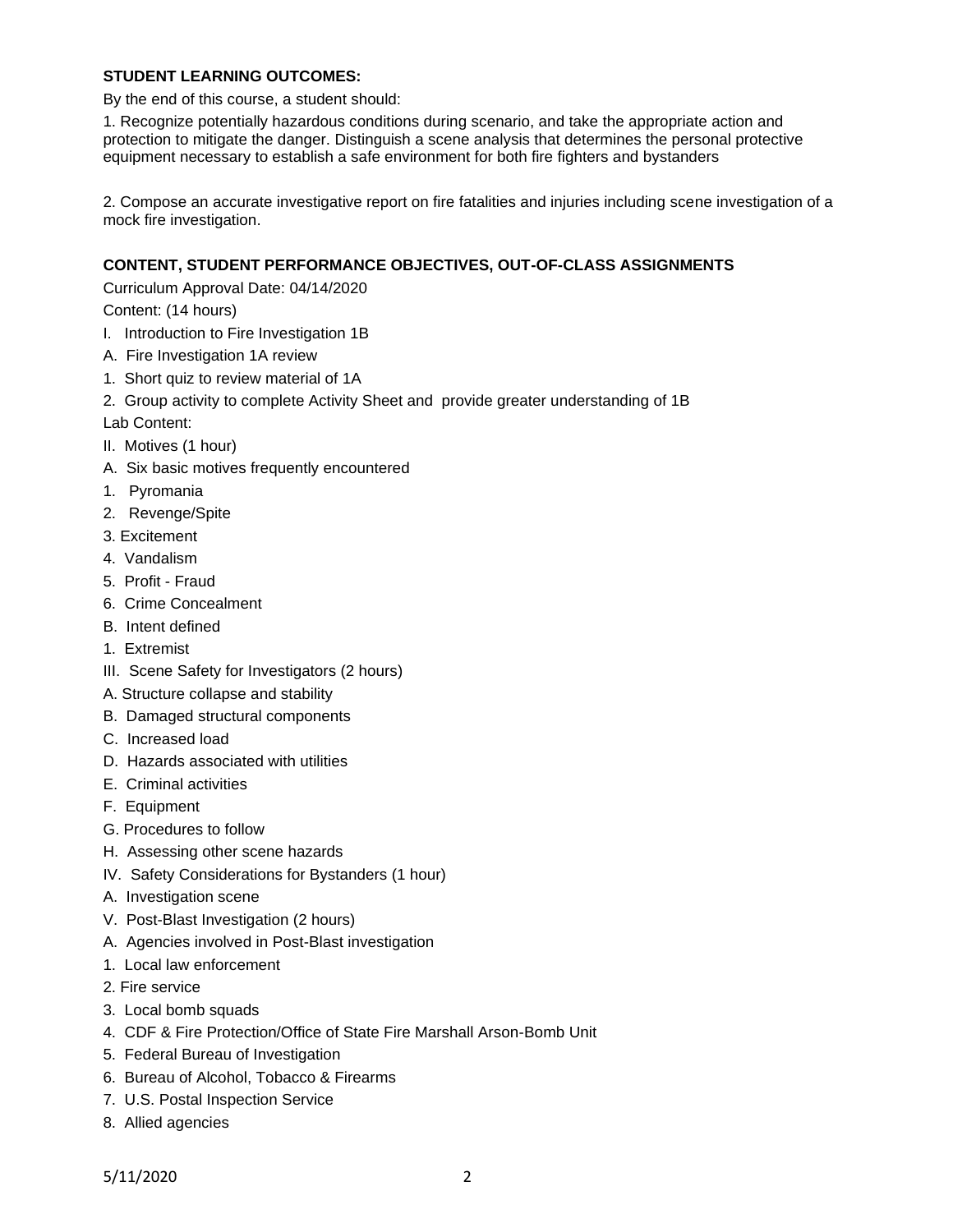- B. Inherent dangers at post-blast scenes
- C. Explosion Basics
- 1. Types of explosives
- 2. Effects of an explosion
- 3. Improvised explosive devices
- D. Scene Investigation
- E. Evidence from victims
- VI. Evidence (.5 hour)
- A. Scene Photography
- 1. Photographing the fire scene
- 2. Documentation and storage of photographs and negatives
- 3. Photographs for court use
- 4. Video/Digital photography
- VII. Evidence Recognition, Documentation, and Preservation (2 hours)
- A. Evidence
- 1. Evidence defined
- 2. Theory of transfer
- 3. Uses of evidence
- 4. Types of evidence
- 5. Roles evidence an play
- 6. Rules of evidence
- 7. Evidence required to prove arson
- 8. Major problems with arson evidence
- 9. Recognition of evidence
- B. Evidence documentation
- 1. Evidence collection (general principles)
- 2. Collection of volatile or flammable liquids and/or residues
- 3. Chain of evidence
- 4. Storage of collected fire scene evidence
- C. Time requirements for retaining evidence
- 1. Evidence is usually retained until the statute of limitations has expired
- 2. Local policy must be consulted
- D. Laboratory Services
- 1. Crime scene assistance
- 2. Laboratory examinations
- VIII. Trace Evidence (2 hours)
- A. Trace Evidence Definition
- B. Fingerprints
- 1. Latent
- 2. Patent
- C. Tool Marks
- D. Footprints and Tire Tracks
- E. Fibers and Hairs
- F. Blood and Body Fluids
- G. Soil Samples
- H. Glass Particles
- I. Firearms
- J. Volatile Flammables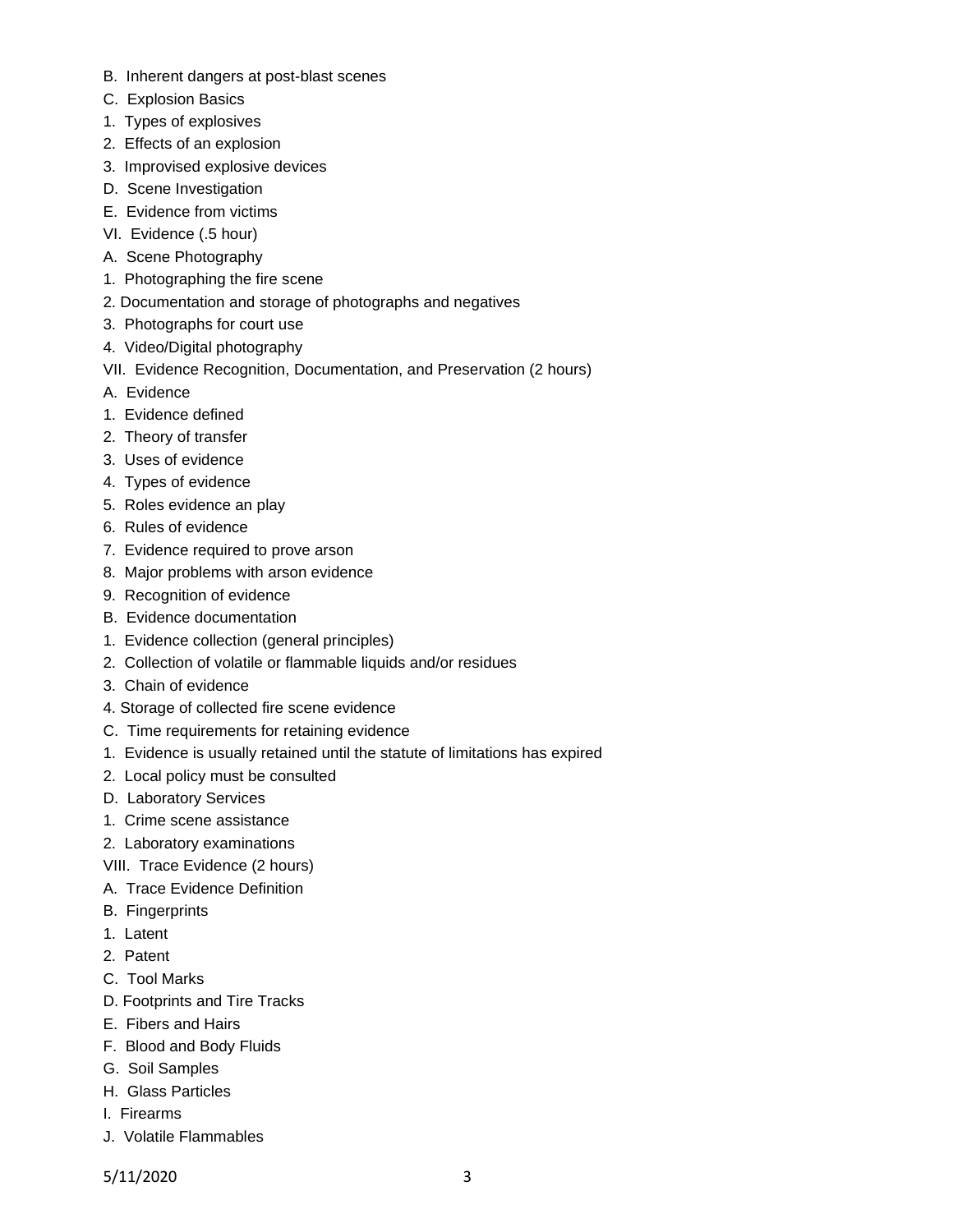- K. Explosive Residue
- L. Paint
- IX. Introduction to Interviewing (1 hour)
- A. Interviews versus Interrogations
- B. The Miranda Rule
- 1. Procedure for advising suspects
- 2. Custody
- 3. Miranda rule for adults and for juveniles
- X. Techniques of Interviewing (2 hours)
- A. Interviewing techniques
- 1. Listening
- 2. Formal training
- 3. Work place
- 4. Primary purpose of interviews
- 5. Qualities of the interviewer
- 6. Observations
- 7. Attitude and conduct of interviewer
- 8. Tactics
- 9. Retention of notes and tapes
- B. The interview
- 1. Persons usually interviewed
- 2. conducting the interview
- 3. Opening statements
- 4. Place of interview
- 5. Interview one person at a time
- 6. Attitude of the investigator
- 7. Completeness of information gathered
- 8. Documenting statements
- 9. Interviewing with a n interpreter
- C. Preliminary investigation
- 1. Formulate a team attitude with the victim
- 2. Victim stabilization
- 3. Building rapport
- 4. Conducting
- the interview
- D. Follow-up interviewing using cognitive interview technique
- 1. Cognitive Interviewing Technique is a four-step interview process
- a. Reconstruct circumstances
- b. Report everything
- c. Recount the event in a different sequence
- d. Report the events from a different perspective
- E. Interview techniques used specifically for Children
- 1. Interview preparation instructions
- 2. Reconstructing the circumstances
- 3. Telling the story in a different sequence
- 4. Misleading witnesses
- 5. If children cannot recall information
- F. Introduction to interrogation techniques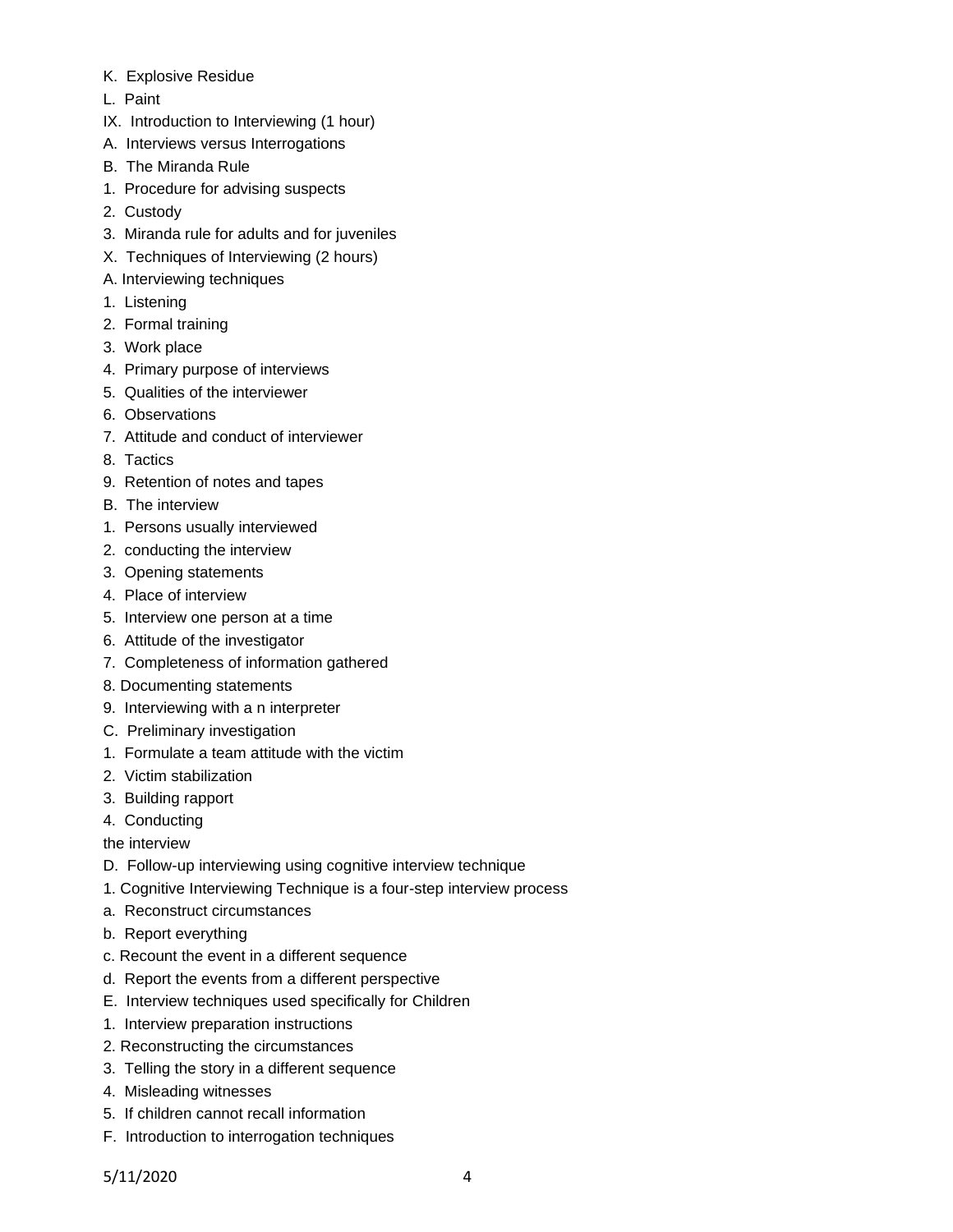- 1. Review the crime scene scenario and the arrest of the suspects
- 2. Techniques can be used by detectives in an intensive interrogation
- 3. Legal ramifications of interrogations
- a. custodial versus noncustodial interrogations
- b. Miranda warnings
- c. Those you plan to interrogate about a crime they committed
- d. Need not give Miranda warnings to a suspect that you are interrogating

over the phone.

- 4. Custody means formal arrest
- G. The Confrontation Interrogation Technique
- 1. Proven successful in situations where the guilt of a suspect is fairly certain
- 2. Psychological domination
- 3. Confrontation statement
- 4. Handling denials
- 5. Transitional phase
- 6. Theme development
- 7. Overcoming objectives
- 8. Using negative alternative questions
- 9. Expanding and clarifying the confession
- 10. Written confession
- H. Using confrontation interrogation in the field
- 1. Field officers may use elements of the Confrontation Interrogation Technique

for field interrogations

2. Handling suspects at the crime scene where the suspect may be susceptible to confession because of emotions

3. Most important aspect of interrogating suspects in the field is not to argue with their alibis.

- XI. Introduction to Juvenile Law (1 hour)
- A. Juvenile Law
- B. Temporary Custody
- C. Constitutional Rights
- D. Other Laws
- XII. Fatalities and Injuries (2 hours)
- A. Scene Investigation
- B. Fire Death or Injury
- 1. Death or injury discovered at fire scene
- 2. Death or injury as a result of escaping or fleeing fire
- 3. Death or injury as a result of involvement in fire suppression
- 4. Death or injury may occur at a structure, vehicle, or outdoor fire scene
- 5. Regardless of type or scene of fire, investigation must be systematic
- 6. Person involved
- a. civilian
- b. firefighter
- C. Fire Scene/Crime Scene Two Areas to Investigate
- 1. Area of origin
- 2. Area where fatality discovered
- 3. Body in place
- 4. Body moved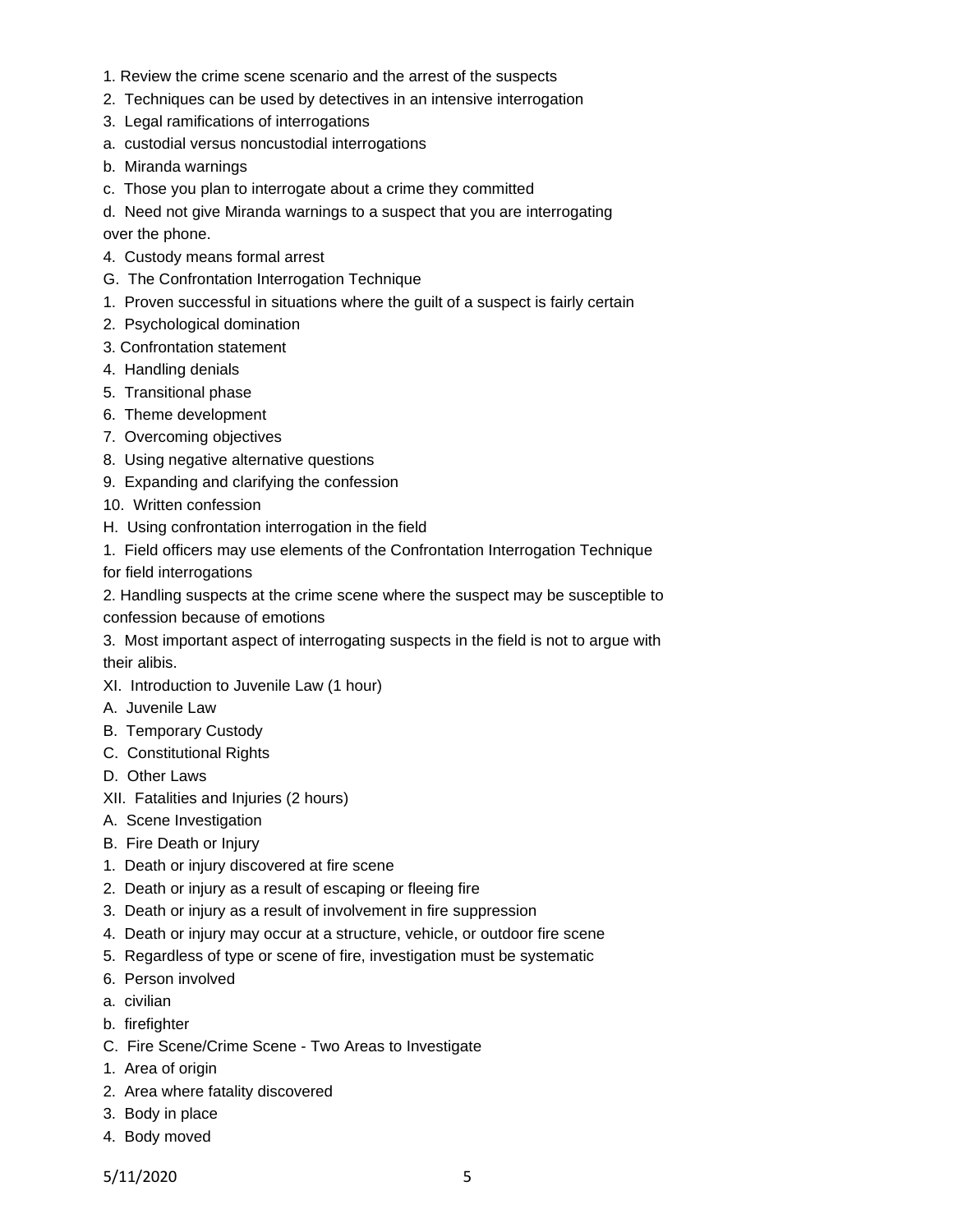- 5. Serious injury occurred
- D. Investigative Considerations
- 1. Are the remains human?
- 2. Identify of the victim
- 3. Cause of death
- 4. Manner of death
- 5. Was person alive and conscious at time of fire?
- 6. Was death due to the fire or only associated with the fire?
- E. Cause of Fire, Cause and Manner of Death
- 1. Cause of fire
- 2. Cause of death
- 3. Time frames mode involved
- 4. Manner of death
- 5. Linkage of fire cause, cause of death, and manner of death
- F. Team Investigative Effort
- 1. Many disciplines and professionals involved in the investigation
- 2. Location of body
- 3. Preliminary assignment of tasks
- G. Scene Investigation Body Location
- 1. Initial actions
- 2. Confirm that scene is safe
- 3. Overhaul of scene will be done by the investigative team
- 4. Leave the body in position found
- H. Post Mortem Examination of Fire Victims
- 1. Medical examiner or coroner's involvement
- 2. Medical examiner's procedures
- 3. Conference with medical examiner
- I. Hospitalized Victims Procedures
- 1. Emergency room personnel obligations
- 2. Evidence recovery
- XIII. Mechanism of Injury (2 hours)
- A. Environment
- Hazardous and Hostile Overview
- 1. Structure failure
- 2. Falls
- 3. Heat
- 4. Soot and smoke
- 5. Low oxygen environment
- 6. Toxic environment
- B. Structure Failure
- C. Falls
- D. Heat
- E. Inhalation

Injuries

- F. Low Oxygen Environment
- G. Toxic Environment Toxic Gases
- XIV. Introduction to Case Reports (2 hours)
- A. Report Writing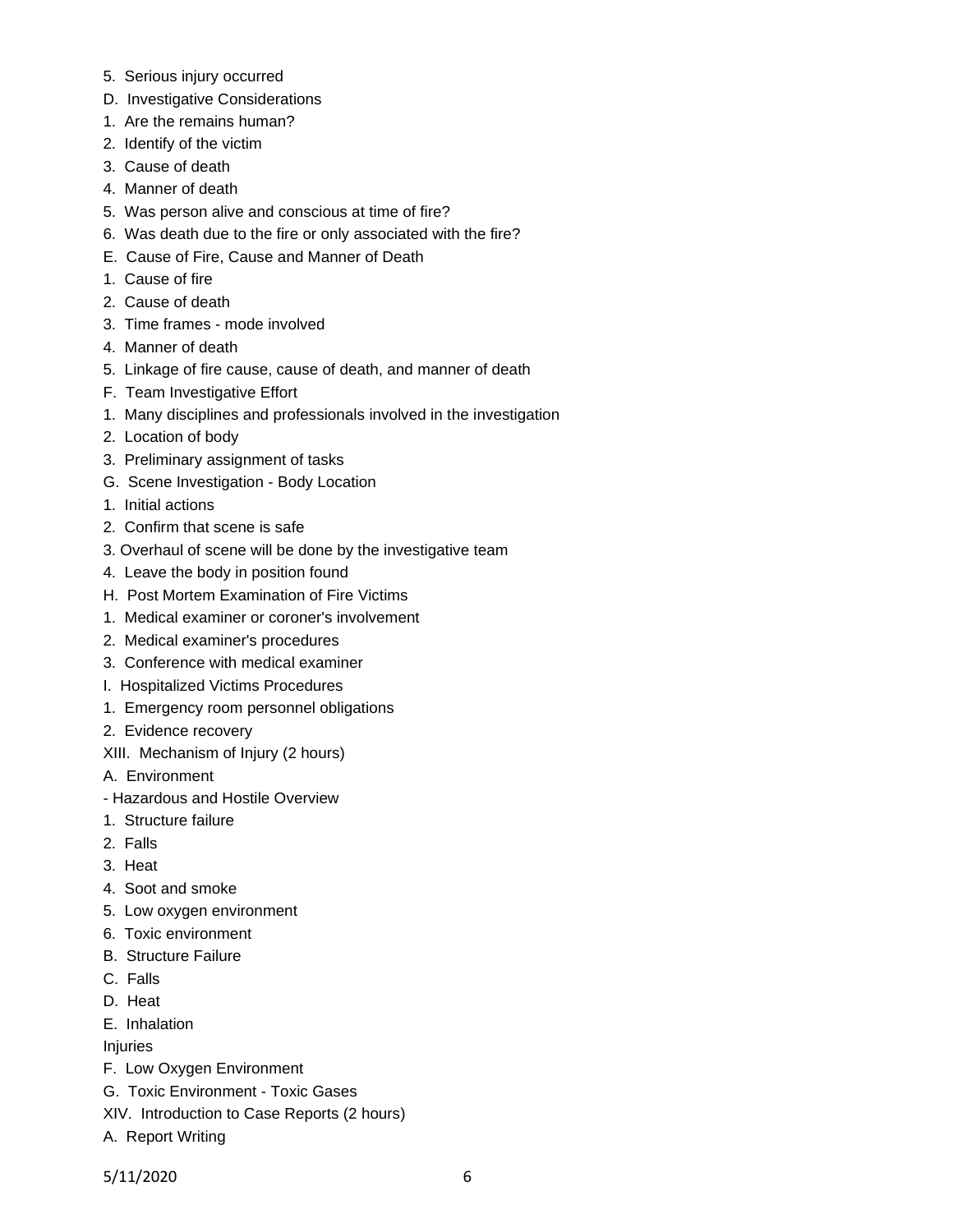- B. Field Notes
- C. Written Investigation Reports
- 1. Preliminary reports
- 2. Case reports
- 3. Follow-up pr supplemental reports
- D. Case Report Formats
- E. Case Report Categories
- 1. Violations/Policy
- 2. Summary
- 3. Suspect or Subject
- 4. Victim (s) and Witness (s)
- 5. Evidence
- 6. Physical Condition or Conditions
- 7. Vehicles or Equipment
- 8. Property
- 9. Narrative/Investigation
- 10. Attachments
- F. General Provisions
- G. Supplemental Reports
- XV. Insurance Information for the Fire Investigator (1.5 hour)
- A. Basic Insurance Policies
- B. Insurance Company Personnel
- C. Responsibilities of the insured after loss occurs
- D. Responsibilities of the Adjuster
- 1. Investigates the claim
- 2. Requests further investigation of claim if warranted
- E. Investigative considerations based on types of insurance coverage
- F. Establishing Fire Loss
- G. Reporting Agencies
- H. Release of Information to Authorized Agency Insurance

Code, Section 1875.1

XVI. Resources (1.5 hour)

- A. Criminal Investigation
- B. Criminal History
- 1. Records
- 2. Local
- 3. State Agencies
- 4. Federal Agencies
- 5. Courts
- C. Information Services
- XVII. Building (1.5 hours)
- Construction and Terminology
- A. Construction Drawings
- B. Construction Drawing Views
- C. Building Construction Classifications
- D. Building Construction Features that effect Fire Spread
- E. The
- Effects of Building Systems on the Spread of Fire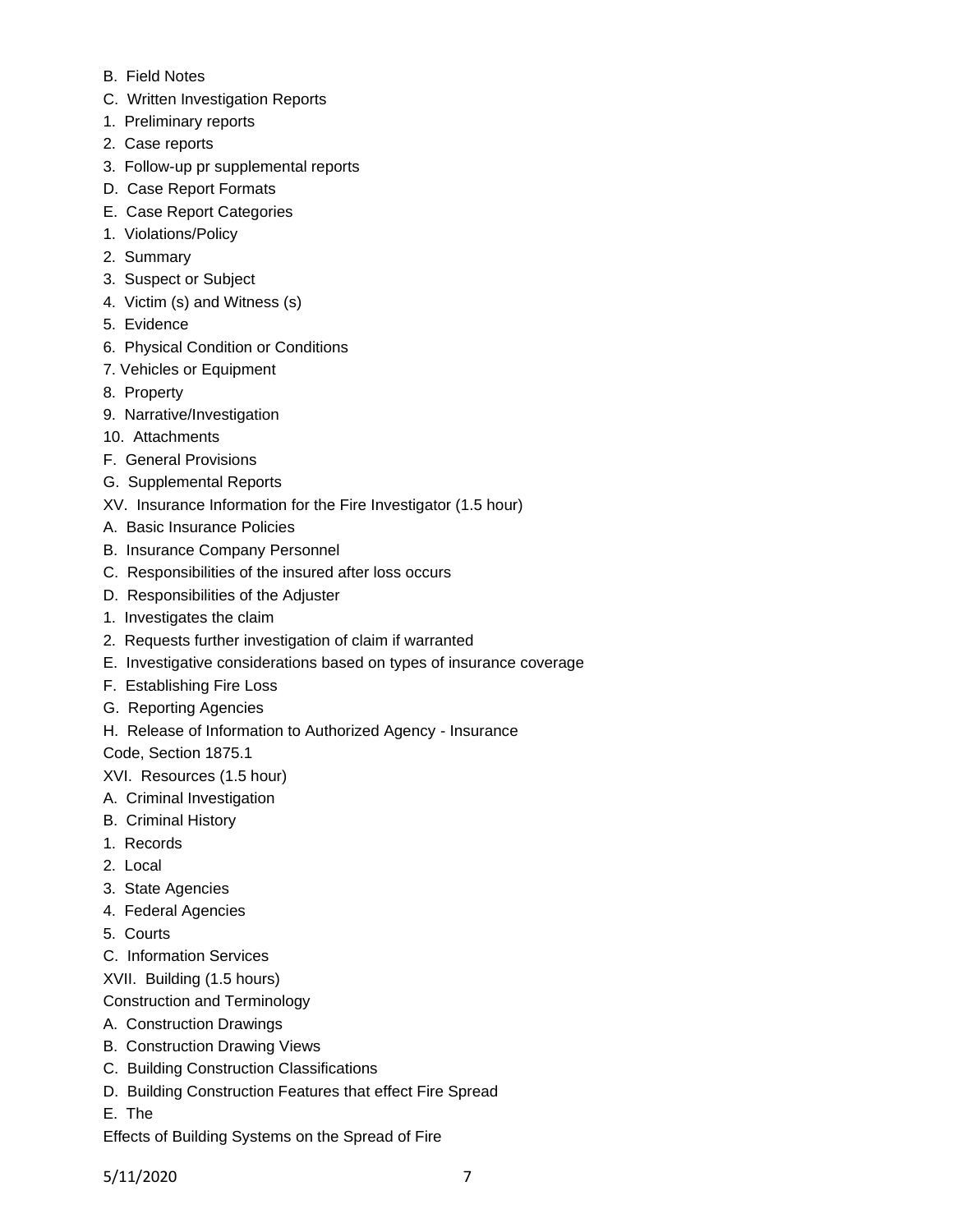- F. Methods Used to Identify the Need for expert resources
- 1. Electrical or mechanical system
- 2. Fire prevention system
- XV. Review and Certification Exam (1 hour)

### **METHODS OF INSTRUCTION:**

Lecture, discussion and demonstration will serve as the medium of instruction. Regular assignments will be made for out-of-class study and research. Quizzes and a final exam as well as individual guidance will be provided as required.

### **OUT OF CLASS ASSIGNMENTS:**

Required Outside Hours: 28

Assignment Description:

Review techniques demonstrated in class on interrogation and interview techniques.

Review procedures for properly conducting an investigation at the scene of a fire fatality

Review notes and read next chapter to prepare for upcoming quiz

#### **METHODS OF EVALUATION:**

Writing assignments

Percent of total grade: 25.00 %

Compose an accurate, complete documentation for a fire investigation report with photographs that contain pertinent information relating to the incident scene. Describe the steps taken to preserve the evidence for courtroom use. Differentiate between types of evidence, and be familiar with the Theory of Transfer. Describe the appropriate containers used when storing evidence, to be evaluated by the instructor for skills taught in course.

Problem-solving assignments

Percent of total grade: 25.00 %

Compare the terms "interview" and "interrogation", the legal differences between them , and the Miranda rule and its importance to questioning while conducting an interview and determine specific activities and observations of your suspect, scenario to be evaluated by the instructor for skills taught in course.

Skill demonstrations

Percent of total grade: 25.00 %

While conducting an investigation at the scene of a fire fatality scenario and completing a written report. The investigator must determine the relationship between the fire cause and the cause of death. to be evaluated by instructor.

Objective examinations

Percent of total grade: 25.00 %

Multiple Choice; True/False

#### **REPRESENTATIVE TEXTBOOKS:**

Verified by:Doug Atcherman. Required: SFT. Fire Investigation 1B Student Manual. OSFM, 2014. Or other appropriate college level text.. California : California State Fire Marshal ,2020.

Reading Level of Text, Grade: 12